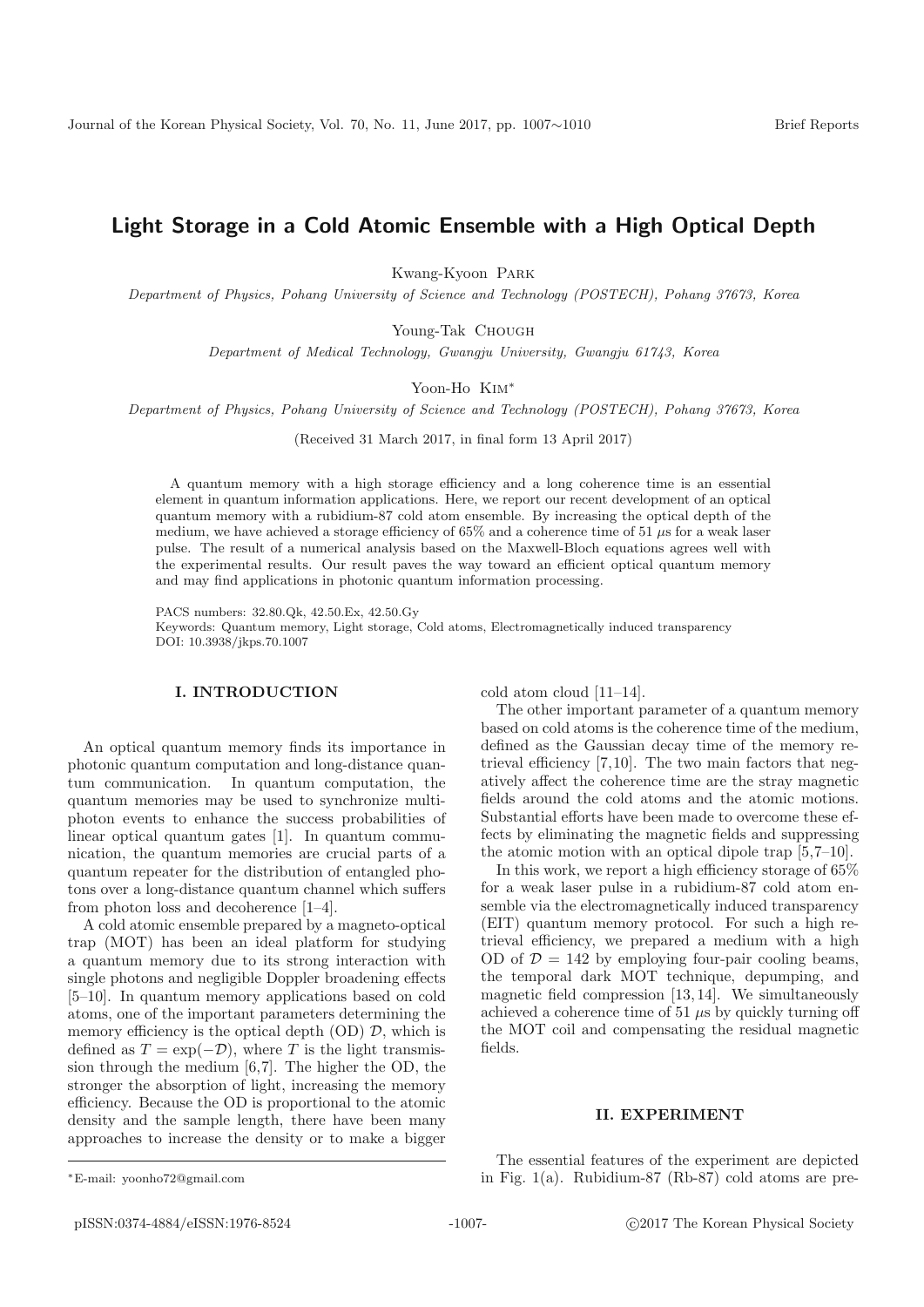

Fig. 1. (Color online) Experimental setup for the light slowing and storage experiment. (a) 87 Rb cold atoms are prepared in a 2D MOT with a rectangular coil. The cooling and the repump lasers are combined with a PBS, which is not shown here. The probe and coupling are circularly polarized in the frame of the atoms. The probe at the medium is 4f-imaged to the APD. All lasers are spatially filtered with single-mode fibers. (b) Energy level diagram. (PBS: polarizing beam splitter, QWP: quarter wave plate, APD: avalanche photodiode).

pared in a glass-cell ultra-high vacuum chamber ( $\sim 10^{-9}$ Torr). Several methods are applied for increasing the OD of the medium. First of all, four pairs of cooling beams with diameters of 25 mm are applied instead of the widely used three pairs [14]. Without the additional pair, the atoms may leak from the center due to the imbalance of the power of each pair in the high OD MOT. The additional pair enhances the optical confinement force for stable trapping. The cooling beam, red-detuned by  $\Delta/2\pi = 15$  MHz, has a total power of 70 mW. The experiment is repeated every 200 ms; after the 177-ms initial loading, compression techniques such as temporal dark MOT, depumping, and magnetic field compression are applied for 11.5 ms. Then, the EIT slowing and storage experiment is conducted during the next 11.5 ms. In the compression period, the cooling and the repump laser powers are modulated to achieve a temporal dark MOT [13–16]. The modulations help the already cooled atoms to accumulate into the dark state  $5S_{1/2}$   $F = 1$ . As the dark state does not interact with the intense cooling laser, the re-radiation is reduced and the atoms can accumulate in the state at a higher density. The cooling power is gradually reduced from 70 mW to 10.5 mW, and the repump power is gradually reduced from 0.8 mW to 0.091 mW [14–16]. To improve the performance of the temporal dark MOT, we apply a depump laser with a diameter of 15 mm and a power of 1.0 mW for the resonant pumping into the dark state. As the temporal modulations of the cooling and the repump are not sufficient for the atoms to be pumped into the dark state, the depump helps the atoms to be efficiently depumped into the dark state [16]. The depump is linearly polarized to perform the optical pumping of all the Zeeman states into the dark state. Furthermore, the magnetic field gradient of the MOT coil is gradually increased from 8 G/cm to 26  $G/cm$ , which forces the atoms into a smaller trapping volume as increasing the density. The details of the timing sequence are shown in Fig. 2.

After the compression, the MOT coil and other lasers



Fig. 2. (Color online) Timing diagram for the OD measurement.

are turned off for the main experiment. The MOT coil is turned off quickly by using a switching circuit made of an insulated-gate bipolar transistor (Fuji Electric 1MBI400V-120-50). After the repump has been fully turned off, the cooling and the depump are turned off as all the atoms have been prepared in the ground state  $|g\rangle$ . Then, the main experiments, such as OD measurement and light slowing and storage, are carried out.

For the coherent storage and retrieval of a weak laser pulse in a cold-atom ensemble, the EIT protocol is utilized in this experiment [17–22]. In the three-level lambda configuration composed of the coupling and the probe as shown in Fig. 1(b), all the atoms are initially prepared in the ground state  $|g\rangle$  so that there is no population in the spin state  $|s\rangle$ . With the presence of a strong coupling field, the resonant probe laser is not absorbed by the EIT medium. Rather, it propagates through the medium without loss in the ideal case when the OD of the medium goes to infinity and the ground state dephasing rate approches zero [7, 25]. If the coupling field is kept turned on, the probe pulse slowly propagates through the medium. If the coupling is turned off during the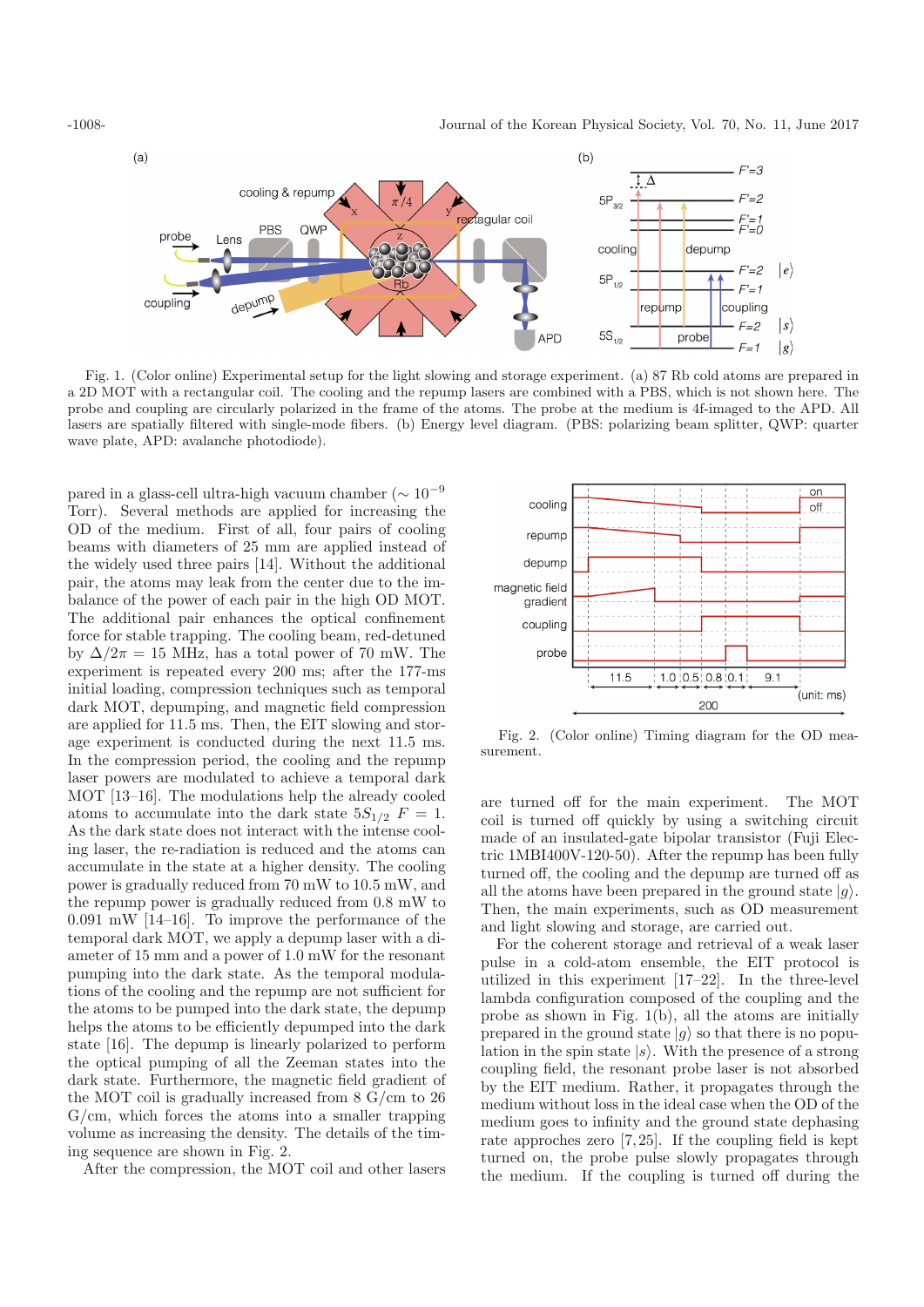

Fig. 3. (Color online) (a) Two-level transmission curve of the probe. The fitting value of the OD is 142. (b) Slow light in the EIT medium. The red open circles represent the input probe pulse and the blue open triangles represent the delayed probe pulse. The superimposed solid lines are due to the numerical simulation.

slow propagation of the probe, the probe is coherently mapped into the spin state of the atomic ensemble as a form of spinwave, which is the principle of EIT light storage [17–22].

As the storage time of a light pulse mainly depends on the ground-state dephasing rate  $\gamma_{gs}$  between  $|g\rangle$  and  $|s\rangle$ , reducing the dephasing rate by removing the inhomogeneous magnetic fields and compensating the residual magnetic fields is crucial. The experiment is started at 2.3 ms, as shown in Fig. 2, after the coil turn-off when the inhomogeneous magnetic field generated by the MOT coil is almost negligible. The residual stray fields are well compensated by using three pairs of Helmholtz coils not shown in Fig.  $1(a)$ .

First, the OD of this medium, which is defined as

$$
T(\delta) = \exp\left(-\frac{\mathcal{D}}{1 + (\delta/\gamma_{ge})^2}\right),\tag{1}
$$

where  $\delta$  is the probe detuning and  $\gamma_{ge}$  is the relaxation rate between  $|e\rangle$  and  $|g\rangle$ , was determined from the twolevel transmission  $T$  shown in Fig. 3(a). The measured OD in the D1 transition is  $142 \pm 2.1$ . Because the storage efficiency saturates at ODs larger than 100, our high OD medium is good enough for high efficiency retrieval [6,7]. For the EIT light slowing and storage experiment, the



Fig. 4. (Color online) Storage results. The input pulse (red open circles) is stored in the EIT medium by turning off the coupling (dashed lines). The open orange triangles (open green squares) represent the retrieved probe pulse with a storage time of 2  $\mu$ s (12  $\mu$ s) controlled by the orange (green) dashed line. The superimposed solid lines are due to the numerical simulation.

probe pulse is applied along with the coupling field which is slightly tilted from the probe by 0.3◦. The coupling beam is well collimated, and the diameter of the beam is 1.8 mm. The probe is focused with a diameter of 250  $\mu$ m. In the case of the always-on coupling, the probe propagates through the medium with a reduced speed, which results in a delay of 1.6  $\mu$ s as shown in Fig. 3(b). The solid lines are the results from numerical simulations of the Maxwell-Bloch equations [23–25],

$$
(\partial_t + c\partial_z)\Omega_p(z, t) = i \frac{\mathcal{D}\gamma_{ge}c}{L} \rho_{eg}(z, t),
$$
  
\n
$$
\partial_t \rho_{eg}(z, t) = -\gamma_{ge} \rho_{eg}(z, t)
$$
  
\n
$$
+ \frac{i}{2} (\Omega_p(z, t) + \Omega_c(z, t)\rho_{sg}(z, t)),
$$
  
\n
$$
\partial_t \rho_{sg}(z, t) = -\gamma_{gs} \rho_{sg}(z, t) + \frac{i}{2} \Omega_c^*(z, t)\rho_{eg}(z, t),
$$
 (2)

where  $\Omega_p(\Omega_c)$  is the probe (coupling) Rabi frequency, L is the length of the medium, and  $c$  is the vacuum speed of light. The rest of the parameters are OD = 142,  $\gamma_{gs}/2\pi$  $= 1.5$  kHz, and  $\Omega_c/2\pi = 9.0$  MHz. Because the group delay  $\tau_q$  depends on the coupling Rabi frequency, which is given as

$$
\tau_g = \frac{2\gamma_{ge}\mathcal{D}}{|\Omega_c|^2 + 4\gamma_{ge}\gamma_{gs}},\tag{3}
$$

the slowed light can be explicitly separated from the input by simply reducing the coupling power at the expense of reduced transmission.

Next, the probe pulse is stored as a spinwave in the atomic ensemble by turning off the coupling field, as shown in Fig. 4. Each dashed line represents the variation in the coupling power corresponding to each storage trace. After a programmable storage time, the coupling field is turned back on, and the stored spinwave is retrieved back to the photonic excitation. As in the slow-